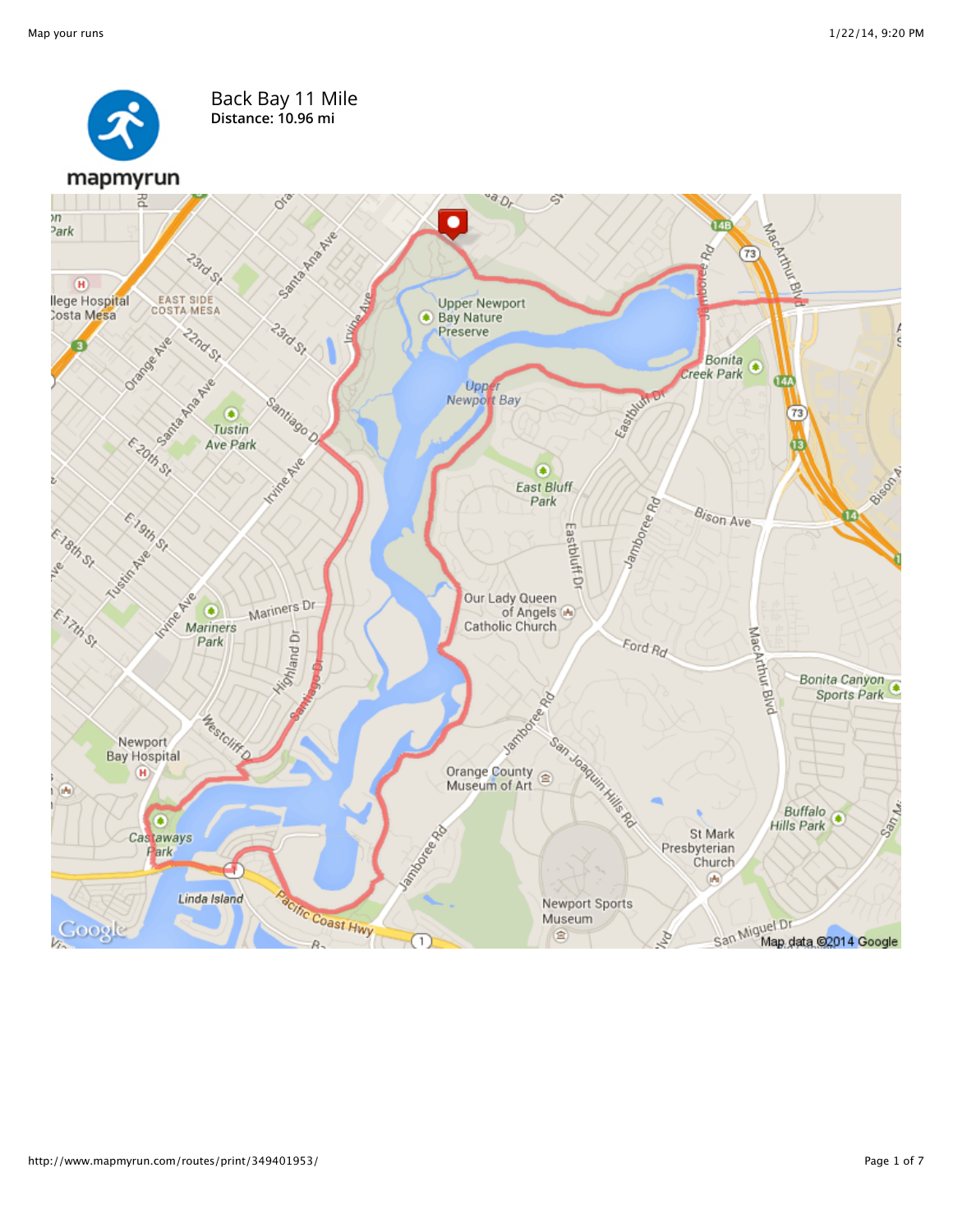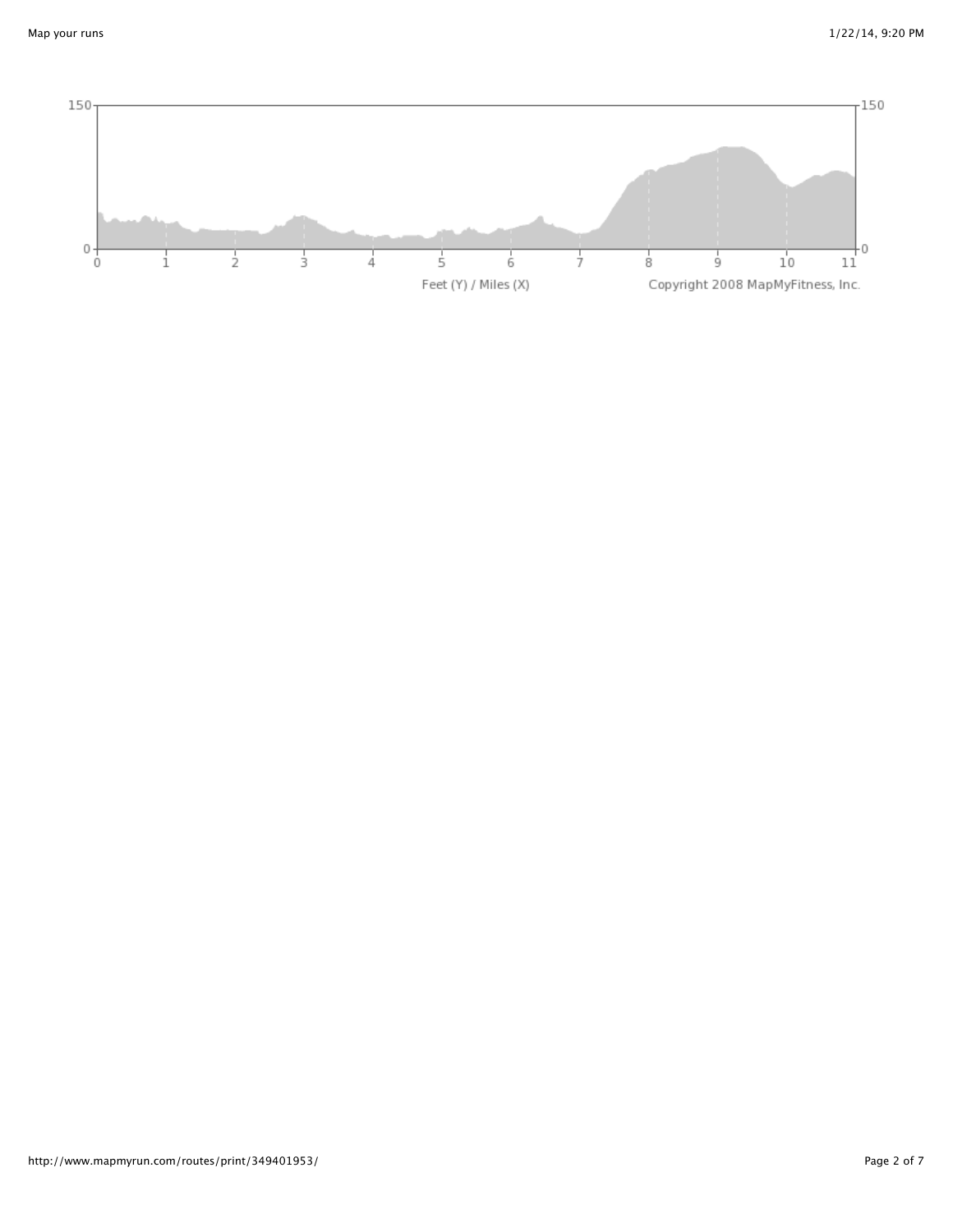| Head southeast on Bayview Trail                                        | 0 mi (+0.16 mi)                  |
|------------------------------------------------------------------------|----------------------------------|
| Head southeast on Bayview Trail                                        | $0.16$ mi (+0.3 mi)              |
| Head east on Bayview Trail                                             | 0.46 mi (+0.13 mi)               |
| Head east on Bayview Trail                                             | $0.59$ mi $(+0.28$ mi)           |
| Head northeast on Bayview Trail Destination will be on the right       | $0.86$ mi $(+0.35$ mi)           |
| Head southeast on Bayview Trail                                        | 1.21 mi (+0 mi)                  |
| Slight right to stay on Bayview Trail Destination will be on the right | 1.22 mi (+0.19 mi)               |
| Head south on Bayview Trail toward San Diego Creek Trail               | 1.41 mi $(+0$ mi)                |
| Head south on Bayview Trail toward San Diego Creek Trail               | 1.41 mi $(+0$ mi)                |
| Turn right onto San Diego Creek Trail                                  | 1.42 mi (+0.03 mi)               |
| Head northeast on San Diego Creek Trail                                | 1.45 mi (+0.05 mi)               |
| Head east on San Diego Creek Trail                                     | 1.5 mi (+0.04 mi)                |
| Head east on San Diego Creek Trail                                     | 1.54 mi (+0.06 mi)               |
| Head east on San Diego Creek Trail                                     | 1.6 mi (+0.08 mi)                |
| Head east on San Diego Creek Trail Destination will be on the left     | 1.68 mi (+0.05 mi)               |
| Head east on San Diego Creek Trail                                     | 1.73 mi (+0.09 mi)               |
| Head east on San Diego Creek Trail                                     | 1.82 mi (+0.06 mi)               |
| Head east on San Diego Creek Trail                                     | 1.88 mi (+0.02 mi)               |
| Head east on San Diego Creek Trail                                     | $1.9 \text{ mi} (+0 \text{ mi})$ |
| Head east on San Diego Creek Trail                                     | 1.9 mi $(+0$ mi)                 |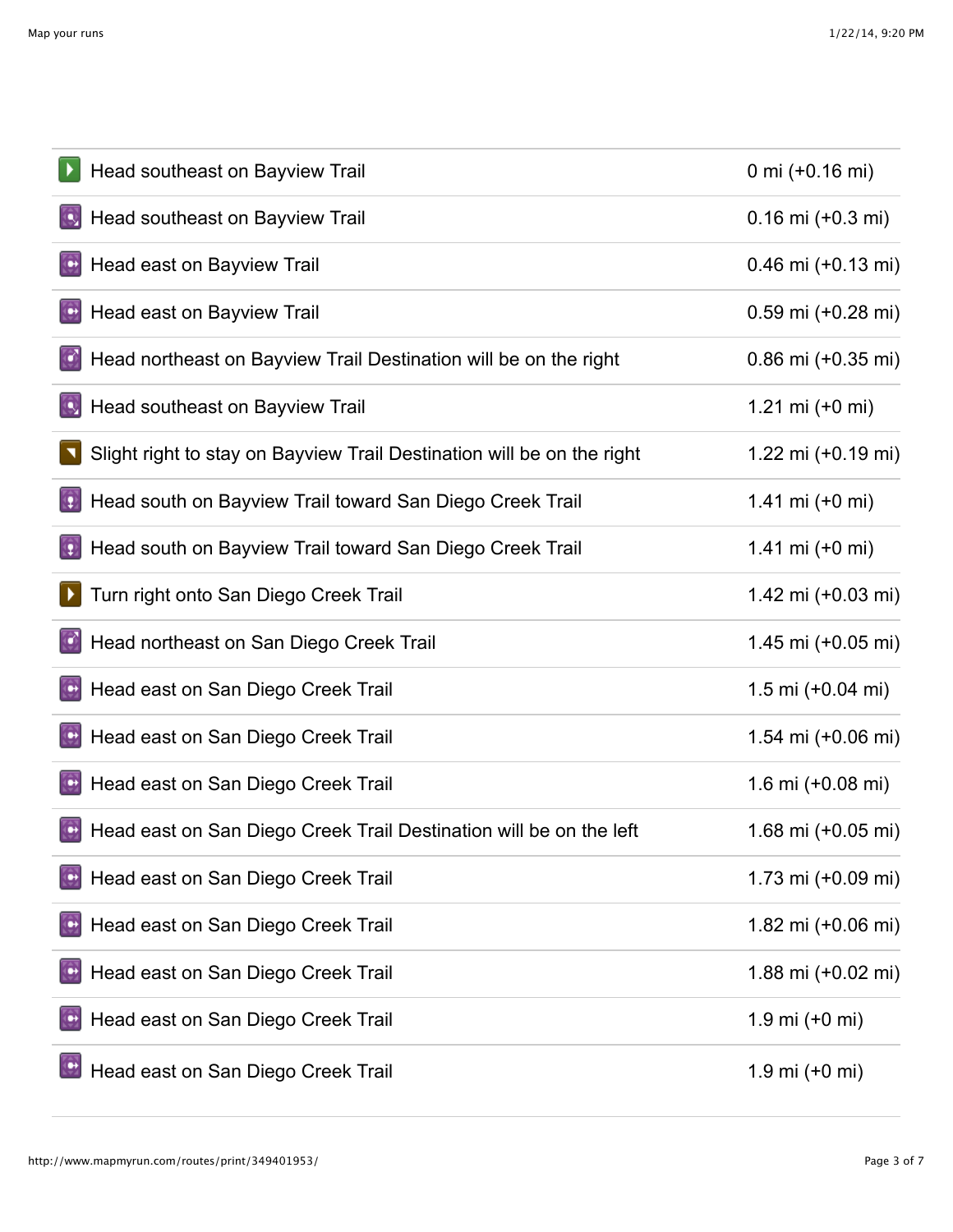| Head east on San Diego Creek Trail                                                                           | 1.9 mi $(+0$ mi)                    |
|--------------------------------------------------------------------------------------------------------------|-------------------------------------|
| Head west on San Diego Creek Trail                                                                           | 1.91 mi (+0.12 mi)                  |
| Head west on San Diego Creek Trail                                                                           | 2.03 mi (+0.07 mi)                  |
| Head west on San Diego Creek Trail Destination will be on the right                                          | $2.1 \text{ mi} (+0.06 \text{ mi})$ |
| Head west on San Diego Creek Trail                                                                           | 2.15 mi (+0.11 mi)                  |
| Head west on San Diego Creek Trail toward Bayview Trail Destination will be<br>$\blacksquare$<br>on the left | 2.26 mi (+0.12 mi)                  |
| Head southeast on San Diego Creek Trail toward Bayview Trail                                                 | 2.38 mi (+0.01 mi)                  |
| Turn right onto Bayview Trail                                                                                | 2.39 mi (+0.02 mi)                  |
| Head south on Bayview Trail toward Eastbluff Side Path                                                       | 2.41 mi (+0.05 mi)                  |
| Head south on Bayview Trail toward Eastbluff Side Path                                                       | 2.46 mi (+0.11 mi)                  |
| Head southwest on Bayview Trail toward Eastbluff Side Path                                                   | 2.57 mi (+0.01 mi)                  |
| Slight right onto Eastbluff Side Path Destination will be on the right                                       | 2.58 mi (+0.04 mi)                  |
| Head southwest on Eastbluff Side Path toward Back Bay Dr                                                     | 2.63 mi (+0.15 mi)                  |
| Head southwest on Eastbluff Side Path toward Back Bay Dr                                                     | 2.78 mi (+0.07 mi)                  |
| $\bullet$<br>Head west on Eastbluff Side Path toward Back Bay Dr                                             | 2.85 mi (+0.01 mi)                  |
| Turn right onto Back Bay Dr Destination will be on the right                                                 | 2.86 mi (+0.14 mi)                  |
| Head west on Back Bay Dr                                                                                     | 3 mi (+0.13 mi)                     |
| Head west on Back Bay Dr                                                                                     | 3.13 mi (+0.14 mi)                  |
| Head northwest on Back Bay Dr                                                                                | 3.27 mi (+0.12 mi)                  |
| Head west on Back Bay Dr                                                                                     | 3.39 mi (+0.12 mi)                  |
| Head southwest on Back Bay Dr                                                                                | 3.51 mi (+0.16 mi)                  |
| Head south on Back Bay Dr                                                                                    | 3.67 mi (+0.11 mi)                  |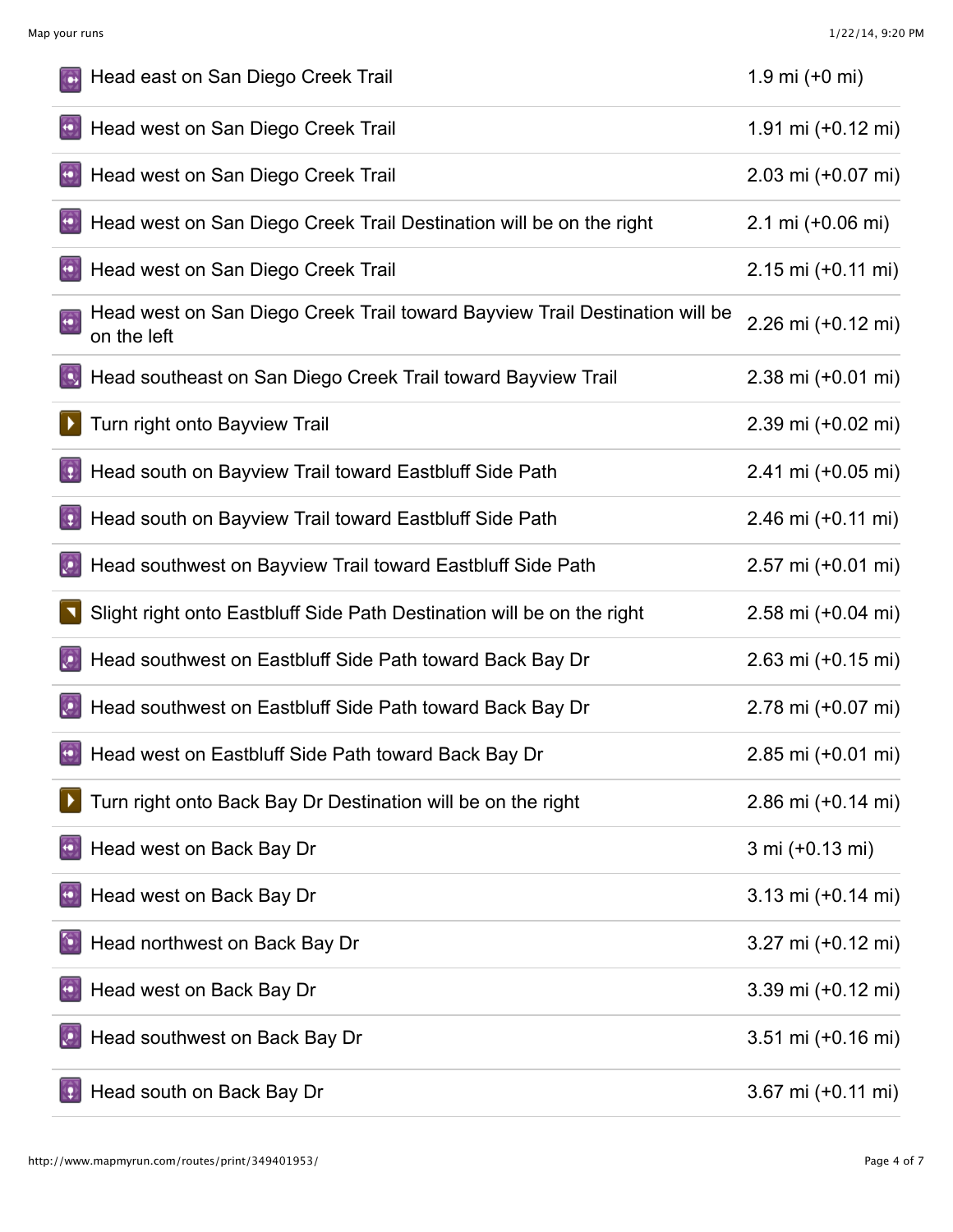| Head southwest on Back Bay Dr Destination will be on the left                                                        | 3.78 mi (+0.19 mi) |
|----------------------------------------------------------------------------------------------------------------------|--------------------|
| Head southwest on Back Bay Dr                                                                                        | 3.97 mi (+0.04 mi) |
| Head southwest on Back Bay Dr                                                                                        | 4 mi (+0.11 mi)    |
| Head south on Back Bay Dr                                                                                            | 4.11 mi (+0.13 mi) |
| Head south on Back Bay Dr                                                                                            | 4.24 mi (+0.2 mi)  |
| Head south on Back Bay Dr                                                                                            | 4.44 mi (+0.23 mi) |
| Head south on Back Bay Dr                                                                                            | 4.66 mi (+0.26 mi) |
| Head southeast on Back Bay Dr<br>IR.                                                                                 | 4.92 mi (+0.27 mi) |
| Head south on Back Bay Dr toward San Joaquin Hills Rd Destination will be<br>$\overline{\mathbf{R}}$<br>on the right | 5.2 mi (+0.32 mi)  |
| Head southwest on Back Bay Dr toward Shellmaker Rd                                                                   | 5.51 mi (+0.22 mi) |
| Head south on Back Bay Dr toward Shellmaker Rd Destination will be on the<br>$\sqrt{2}$<br>right                     | 5.74 mi (+0.18 mi) |
|                                                                                                                      |                    |
| Head southwest on Back Bay Dr toward Access to Newport Dunes Bridge                                                  | 5.91 mi (+0.16 mi) |
| Head southeast on Back Bay Dr                                                                                        | 6.07 mi (+0.01 mi) |
| Turn right Destination will be on the right                                                                          | 6.08 mi (+0.01 mi) |
| Head southwest                                                                                                       | 6.1 mi (+0.05 mi)  |
| Head south                                                                                                           | 6.15 mi (+0 mi)    |
| Slight right Destination will be on the left                                                                         | 6.15 mi (+0.11 mi) |
| Head southwest toward N Bayside Dr                                                                                   | 6.26 mi (+0.11 mi) |
| Head west toward N Bayside Dr                                                                                        | 6.37 mi (+0.08 mi) |
| Head northwest toward N Bayside Dr                                                                                   | 6.45 mi (+0.08 mi) |
| Head southeast                                                                                                       | 6.53 mi (+0.02 mi) |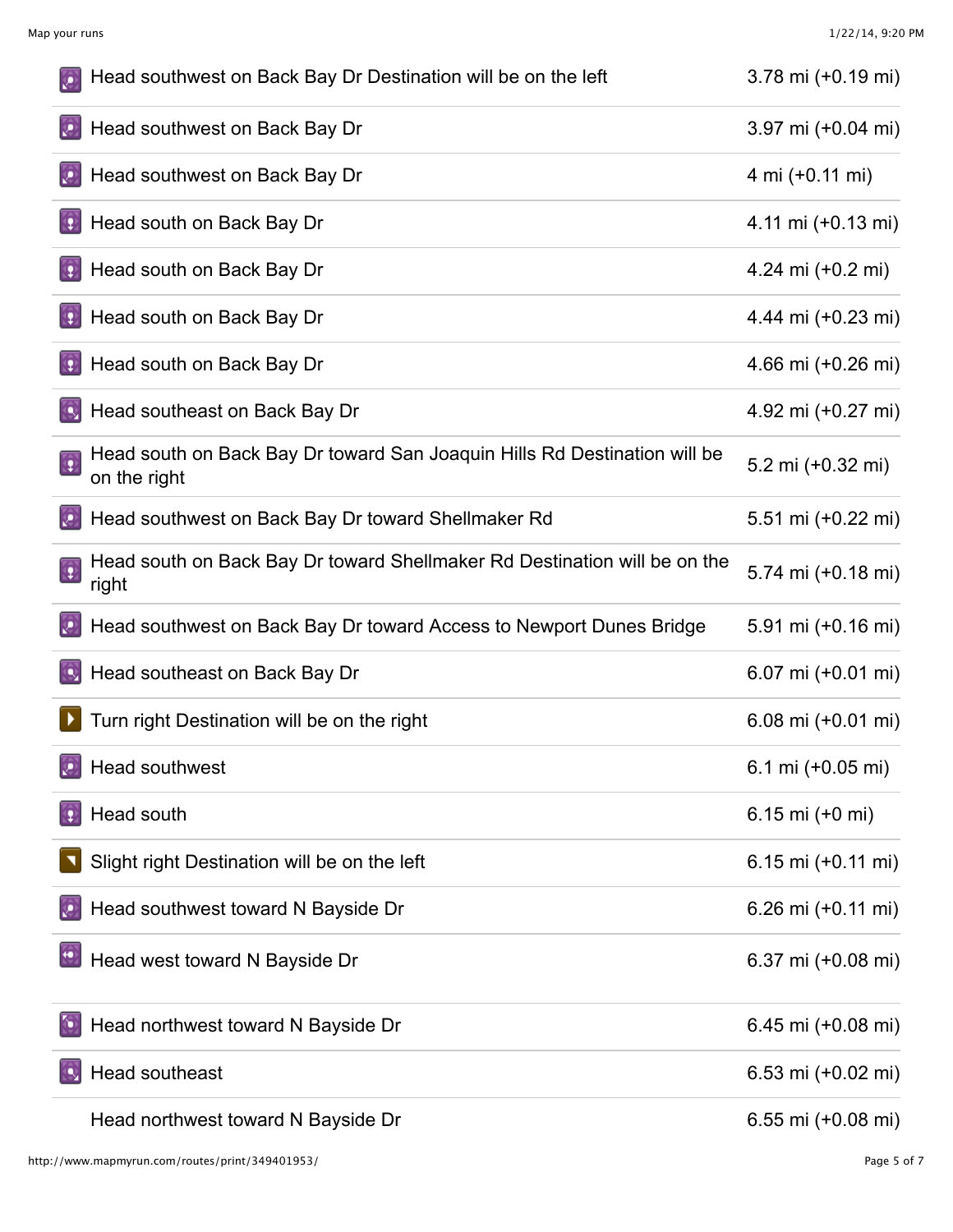| 简                                                           |                    |
|-------------------------------------------------------------|--------------------|
| N.<br>Head northwest toward N Bayside Dr                    | 6.62 mi (+0.07 mi) |
| Head northwest toward N Bayside Dr                          | 6.7 mi (+0.1 mi)   |
| Turn left onto N Bayside Dr Destination will be on the left | 6.79 mi (+0 mi)    |
| Head west on N Bayside Dr                                   | 6.8 mi (+0.2 mi)   |
| Head south on Bayside Dr toward CA-1 N                      | 6.99 mi (+0.01 mi) |
| Turn right onto CA-1 N                                      | 7.01 mi (+0.34 mi) |
| Turn right                                                  | 7.35 mi (+0 mi)    |
| Turn left Destination will be on the right                  | 7.35 mi (+0.01 mi) |
| Head north                                                  | 7.36 mi (+0.06 mi) |
| Head north                                                  | 7.42 mi (+0.07 mi) |
| Head north                                                  | 7.49 mi (+0.03 mi) |
| Turn right                                                  | 7.52 mi (+0.01 mi) |
| Turn left                                                   | 7.53 mi (+0.11 mi) |
| Turn left Destination will be on the left                   | 7.65 mi (+0.01 mi) |
| Head southwest                                              | 7.66 mi (+0.01 mi) |
| Turn left Destination will be on the left                   | 7.66 mi (+0.1 mi)  |
| Head northeast                                              | 7.76 mi (+0.05 mi) |
| <b>Head northeast</b>                                       | 7.81 mi (+0.1 mi)  |
| Head northeast                                              | 7.91 mi (+0.12 mi) |
| Head east                                                   | 8.03 mi (+0.06 mi) |
| Turn left Destination will be on the right                  | 8.09 mi (+0.01 mi) |
| Head northwest                                              | 8.1 mi (+0.03 mi)  |